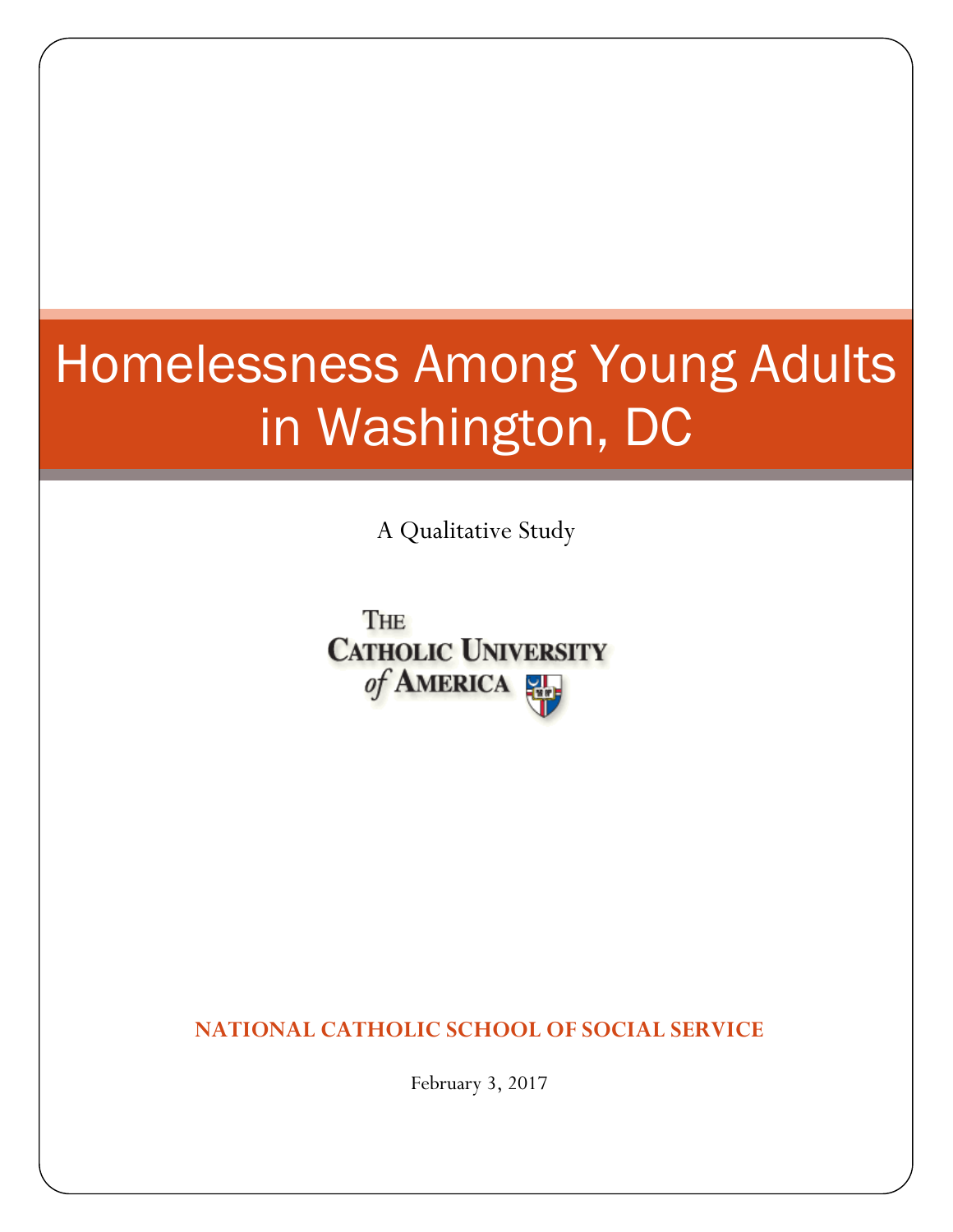# Homelessness Among Young Adults in Washington, DC

A Qualitative Study

# Introduction

In Spring 2016, Pathways to Housing  $DC<sup>1</sup>$  explored the possibility of partnering with the Catholic University of America (CUA), National Catholic School of Social Service to undertake a study to explore the experiences and service needs of young adults (between 18 and 30) who are homeless, living on the streets, or in unstable housing in the Washington, D.C. area. The Pathways DC outreach teams had observed that the population of people living on the streets was getting younger, and they wanted to better understand the experiences that contributed to homelessness among this younger population. They also wanted to hear from young adults themselves about the specific services that would best support them in getting off the streets and/or into stable housing.

In the fall of 2016, a CUA graduate course on homelessness was adapted to accommodate this research project. Along with the professor, the class included six social work students: 5 pursuing a master degree and 1 pursuing a PhD. Between October  $14<sup>th</sup>$  and November  $1<sup>st</sup>$ , the research team conducted 57 interviews with young adults who were living on the streets or in unstable housing. This document reports on the outcome of those interviews.

#### Methodology

Students received training on homelessness, research methods and administering the interview guide. They were also trained by Pathways staff on how to identify and approach young adults on the street who appear to be homeless. Training took place in both the classroom and the field. In total, 23 interviews were conducted with young adults on the streets around Union Station, and the Martin Luther King library and the Portrait Gallery, both in the Chinatown area. Fourteen interviews were conducted at the Monday night Sasha Bruce Drop-in program located at First Congregational Church, also in the Chinatown area. The remaining 20 interviews were conducted at the Sasha Bruce Day program located at  $7418<sup>th</sup>$  Street, SE. Participants were given a \$10 gift card to McDonald's as a 'thank you' for participating in the study.

#### **Where did the team talk to young adults who were homeless?**

- 23 interviews On streets by Union Station, MLK Library, Portrait Gallery
- 14 interviews Sasha Bruce Drop-In program, 945 G Street, NW
- 20 interviews Sasha Bruce Day Program, 741 8<sup>th</sup> Street, SE

 $\overline{a}$ 

<sup>1</sup> https://www.pathwaystohousingdc.org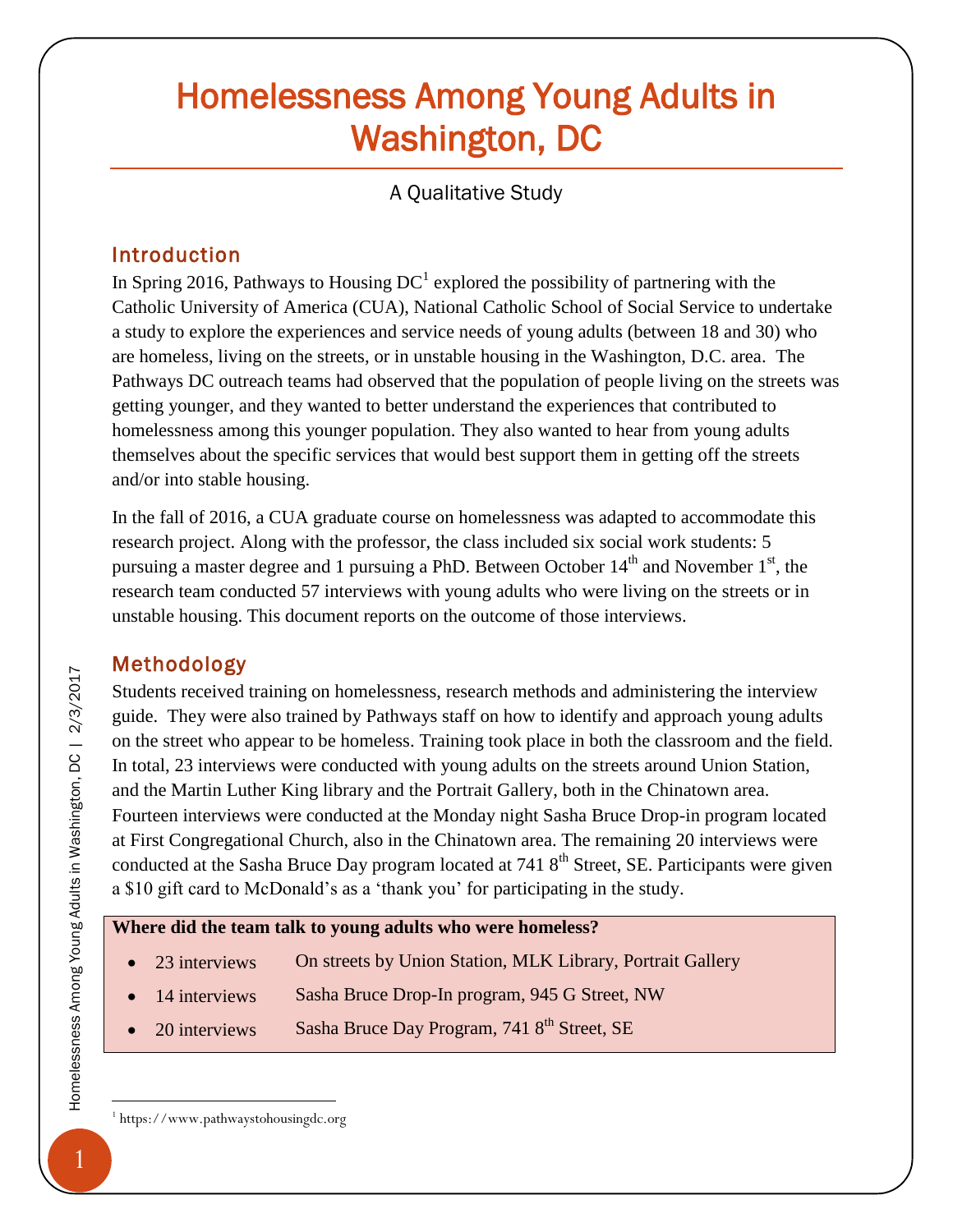# Profile of Young Adults Who Participated in the Study

Fifty-seven (57) young adults participated in the study. Eligible participants included anyone who was homeless and under the age of 30. The ages of participants ranged from 18 to 32, with an average age of 22. (One 32 year old person was included in the study due to his affiliation with a young adult community living near Union Station.)

In terms of gender, 37 participants identified as men, 18 as women, and 2 declined to answer the question. Seven participants identified as belonging to the LGBT $Q^2$ community, and interestingly, some participants were unfamiliar with the acronym and needed clarification.

The majority of participants (41) identified as African-American, 10 reported being of mixed ethnicity, 2 identified as Latina/o, and 6 preferred to be classified as "other." Some participants selected multiple categories for their race.<sup>3</sup>

Sixteen of the participants reported having children. Of those with children, 10 were men and 6 were women. Only 3 of the 16 parents had their children in their care; two were women and one was a man.

Twenty-two (22) of the participants reported a history of having been in foster care, and 33 reported having been incarcerated at some point in their lives.

Participants reported having been homeless between 4 days and 15 years; however, the average length of time in homelessness among the 57 young adults was 3.3 years.

Twenty-seven (27) participants reported that this was their first-time experiencing homelessness. Five reported it had been their second time, and 21 reported having experienced homelessness "on and off" for many years.

 $\overline{a}$ 

Second time 5 More than twice  $2 \times 2$ On and off 21

Total Participants 57 Average Age 22 Gender 5 Men 37 Women 18 No answer 2 LGBTQ Status Yes 7 No 46 Unknown 4 Race African-American 41 Latina/o 2 Mixed 10 Other 6 Have children? Yes 16 No 37 Unknown 4 Are children in your care? Yes 3  $N<sub>0</sub>$  13 Ever in Foster Care? Yes 22 No  $35$ Ever incarcerated? Yes 33 No 24 Average Time in Homelessness 3.3 years How many times homeless First time 27

 $2$ <sup>2</sup> This is in reference to the Lesbian, Gay, Bisexual, Transgender, Queer community

<sup>&</sup>lt;sup>3</sup> Selection of multiple race categories accounts for why the numbers in the 'race' category add up to more than 57.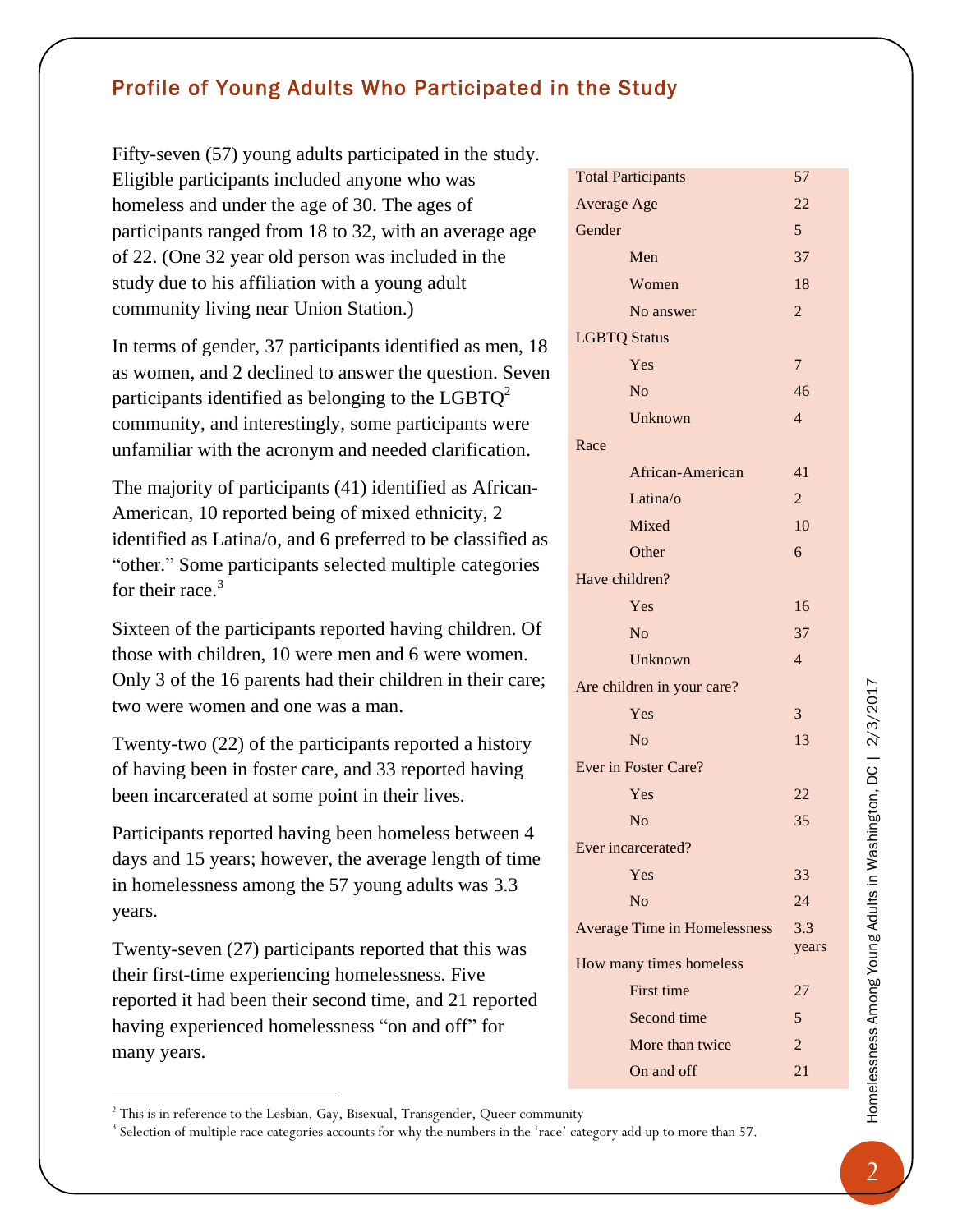# Current Experiences of Homelessness

#### Where do Young Adults Stay Most Evenings

The majority of participants (19) reported that they stay and sleep on the streets overnight. While acknowledging the shelters as an option, several people expressed concerns that the available shelters were neither safe nor clean places to stay. Many participants shared and that they only resort to shelters during extreme weather conditions or for other random reasons. One individual

mentioned that "the vibe is wrong" in shelters. Another mentioned that the shelter hours were inflexible and unaccommodating. One person expressed: "they kick you out early and their schedule doesn't fit with mine." Several participants indicated that they stay outside near Union Station, near the Verizon Center, or in

| $\bullet$ Streets | 19 |
|-------------------|----|
|                   |    |

- Shelter 10
- Friends/Family 10
- No regular place 9
- Abandoned House 6

front of the White House. One individual sleeps on the grate outside Forever 21 in Chinatown. Many people sleeping outside are in the company of friends to be able to protect one other.

Despite the concerns about the shelters, ten young adults indicated they stayed in one of the adult shelters such as the Community for Creative Non-Violence (CCNV), 801 East or a Safe Haven shelter. Ten participants reported sleeping at the homes of family and friends such as a cousin, adopted grandmother, aunt, friend, or mother. Even when staying with friends, some expressed feeling vulnerable:

"If it's not your real blood family, they can put you out whenever they want. They can want money from you. They can steal from you. They say they can take your shit. They say that since you're living in their house, things you have [you] gotta share. Until you get fed up and leave."

Nine participants reported that they had no regular place to stay. One participant indicated that his housing situation 'fluctuates between hotels, outside, friend's house, grandfather's truck, with friends or in a shelter.' Someone mentioned that his living situation varies among staying at family members' houses, empty buildings, hotel lobbies, Laundromats, and community rooms in apartment buildings. Another individual mentioned living house-to-house with different friends. Six people mentioned staying in abandoned houses or houses that are being renovated. One person mentioned sleeping in the bus station, and another in his car.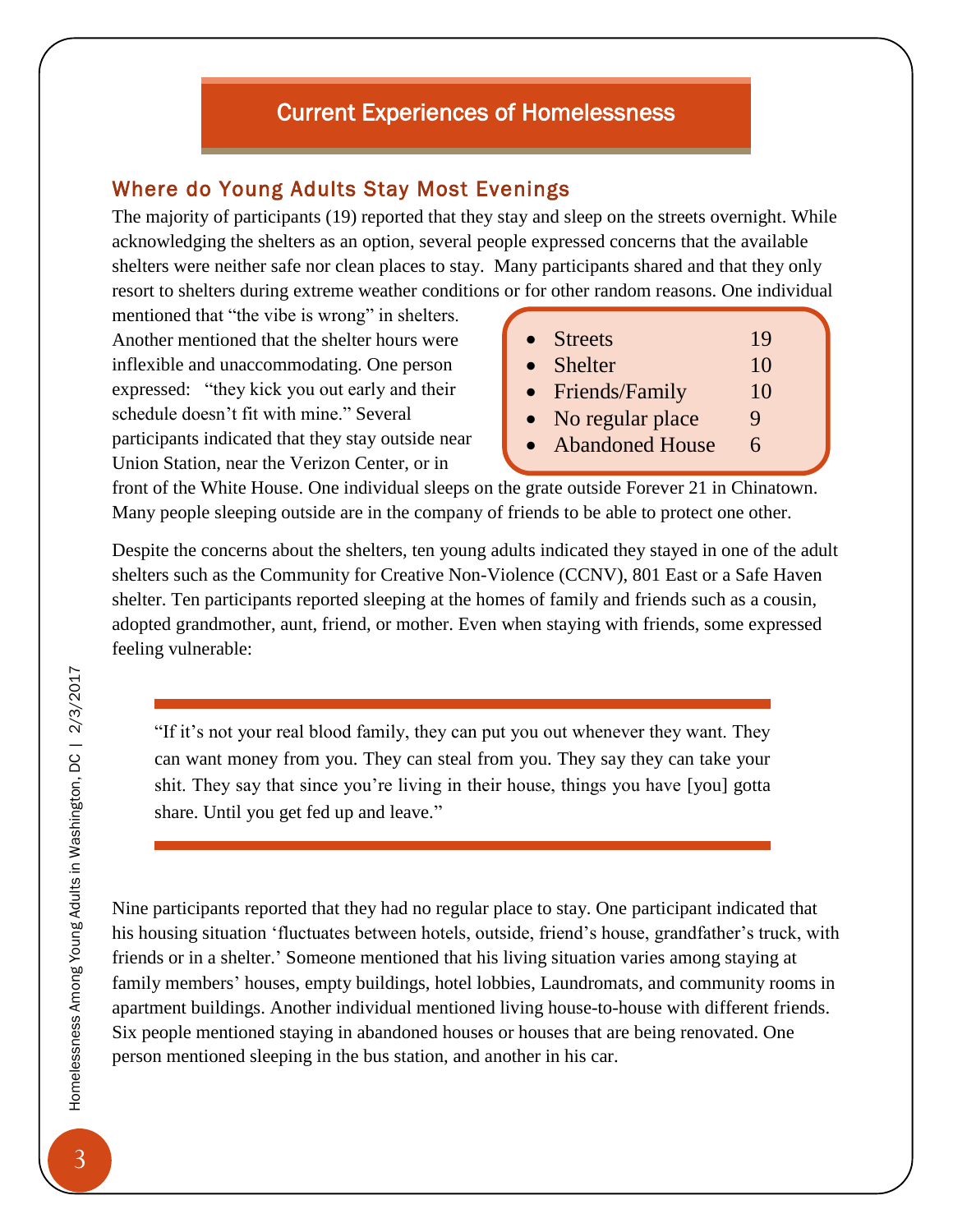# What Precipitated Most Recent Experience of Homelessness?

The majority of participants related their most recent experience of homelessness as being caused by or related to negative experiences with their biological or foster family. Twenty-one (21) participants reported that they were 'kicked out' of their family home. There were a variety of situations associated with these experiences. One person was kicked out because of his sexual orientation. Several people were kicked out due to becoming pregnant or causing someone else to become pregnant. One woman reported being raped by her mother's boyfriend and the mother put her out as a result. Several young adults reported having issues with anger that caused them to get kicked out by their family.

Ten of the young adults left their homes by their own choice. Three individuals left due to sexual or physical abuse perpetrated by a parent or a parent's boyfriend. Several participants reported feeling unsupported by and a burden to the household. Two people left their family homes due to feeling that the house was too crowded. As a result, they wanted to give their siblings more room and felt it would be better if they weren't there.

- Family kicked me out 21
- Left  $12$
- Death of family mbr 7
- $\bullet$  Lost job  $4$
- Got out of prison 5
- Aged out of foster care 3
- College issues 3

Seven of the young adults reported that their experience of homelessness was caused by the death of a parent or grandparent they had been living with. Each young adult in this situation lost their home due to not being able to afford the rent. In one case, a participant reported running away from her home when, after her mother died, her mother's surviving boyfriend continued to sell drugs in the house, resulting in an unsafe environment for that youth. Four people became homeless when they or a parent lost their job. In some cases, the job loss created a condition where the family had to separate to find shelter or access services.

Five participants reported that their homelessness was caused by being released from prison without a secure place to stay. Three participants specifically mentioned aging out of foster care 'without a plan.' Three young adults reported having started college, but then were forced to drop out of school due to not having the funds they needed to continue. In these cases, their parents could not take them back into the home, and they became homeless.

# Other Factors that Contributed to Their Homelessness

In addition to learning about the most recent factor causing their current episode of homelessness, we asked participants to share other factors that contributed to their homelessness. Individuals gave a range of answers. The most commonly mentioned responses related to finances, such as having no income, not being able to find a job, losing a job, or financial burdens, all which contributed to homelessness (10). Others mentioned having no support or being abused by family or friends (8). Other factors included discrimination due to disability, race or sexual orientation (3). Several participants reported receiving poor re-entry planning as they transitioned from foster care (4) or jail (2). Others dropped out of high school or college (4).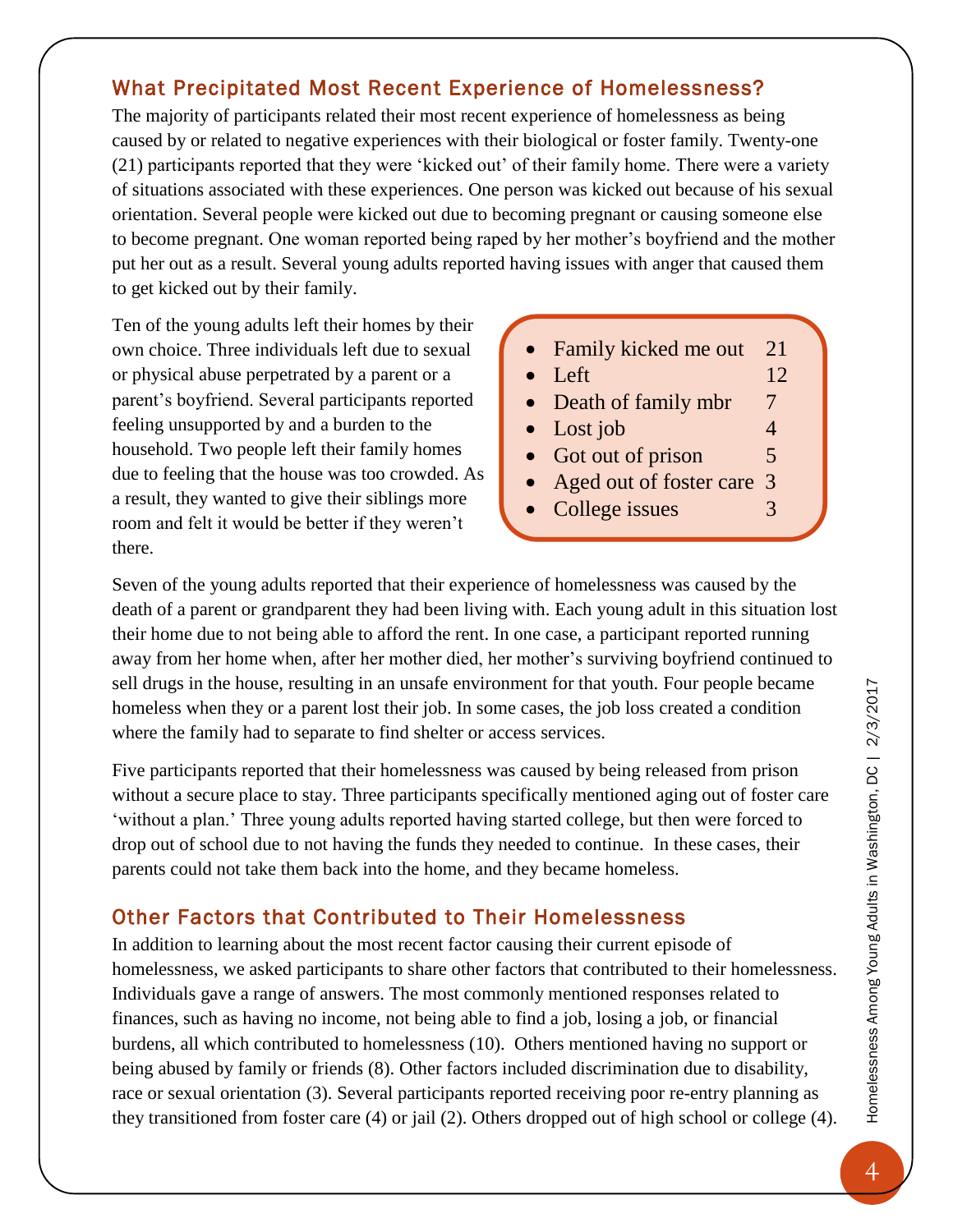Lastly, participants mentioned the need for basic services and skills such as securing a social security card or photo ID, obtaining new clothes, or receiving assistance to complete a job application.



Of the 57 participants, only four mentioned long-standing histories of homelessness. Although only one individual mentioned victimization as a contributing factor to their experience of homelessness, several participants indicated that sexual abuse, rape, and physical abuse were parts of their life experiences.

| Friends/Family                          | 23 |
|-----------------------------------------|----|
| Arts, Entertainment<br>& Healthy Living | 21 |
| <b>Access Available Services</b>        | 18 |
| <b>Just Get By</b>                      | 16 |
| <b>Set Goals for Self</b>               | 12 |
| Faith/Spirituality                      | 11 |
| <b>Maintain Job</b>                     | 6  |
| <b>Keep Positive Attitude</b>           | 5  |
| <b>Get Help from Strangers</b>          | 5  |
|                                         |    |

# Strategies Used by Young Adults to Cope or Survive on the Streets

Participants in this study reported a variety of strategies to cope or survive while living on the streets or in unstable housing. Twenty-three (23) people described relying on friends or family for a variety of supports, such as occasional meals, showers, or a place to stay. Many participants mentioned engaging in artistic endeavors like singing, dancing, drawing, or writing poetry. Several people mentioned engaging in efforts to stay healthy by playing basketball, working out, and eating well. One individual reported playing video games, and another shared that she attends festivals.

Eighteen participants reported taking advantage of available social services. Many people mentioned Sasha Bruce and how important the drop-in center is to them in terms of offering support and structure

for their lives. Others mentioned showers, shelters, and meals offered by providers in addition to participating in free programs available throughout the city.

Sixteen people expressed that they did what they had to do to survive, i.e., to 'just get by.' A couple of people admitted to stealing or selling drugs. One person mentioned using 'weed to ease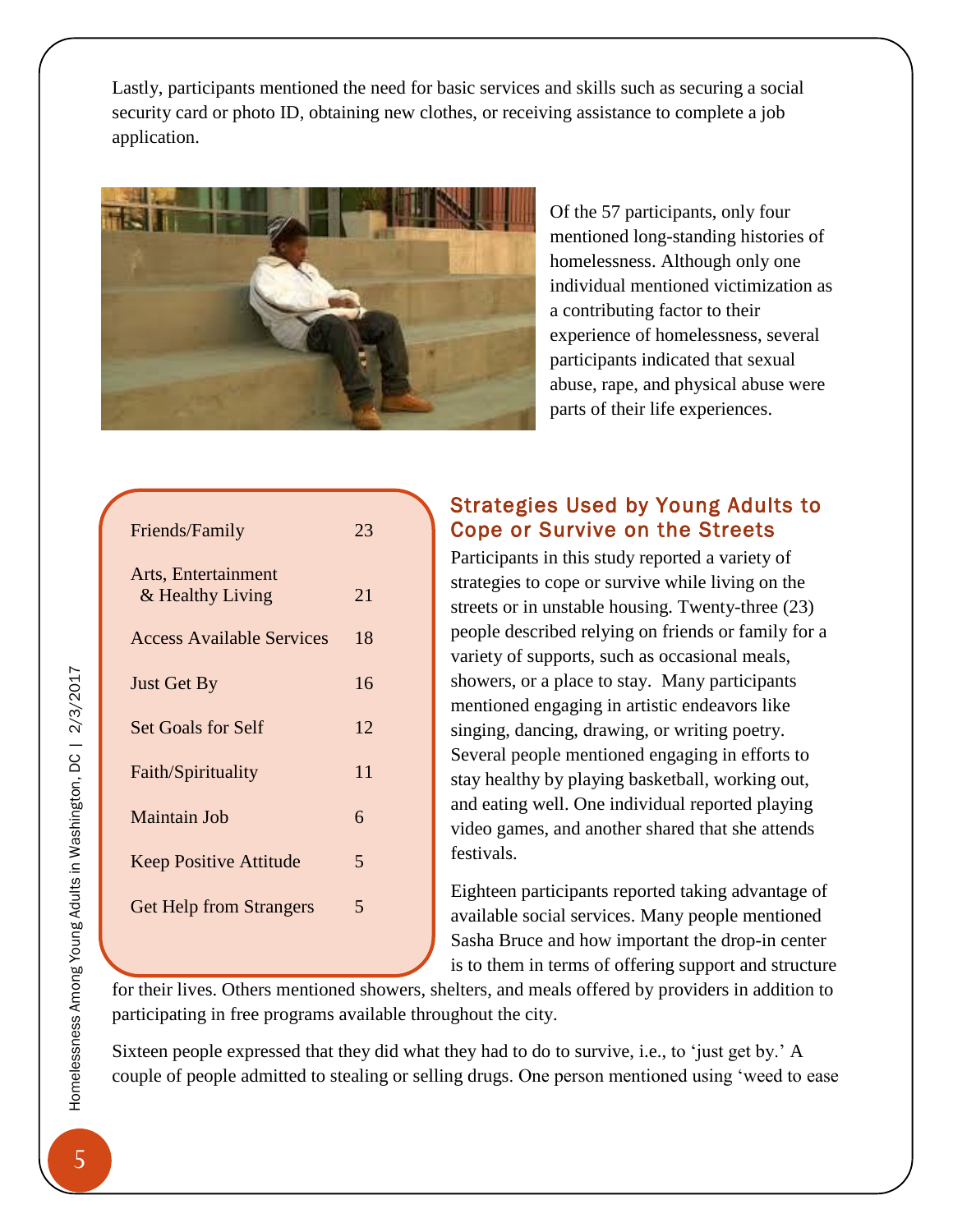my mind from doing something crazy.' Another person mentioned being 'creative about finding places to sleep.'

Twelve of the young adults talked about the importance of continuing to set goals for themselves to maintain hope for the future. Some of these goals included finding housing and employment, reuniting with children, or 'becoming an entrepreneur.' Eleven people mentioned their faith as an important coping strategy. One person said "God keeps me alive." Several people talked about prayer and reading the Bible to help them survive.

Six participants shared that they were able to maintain their jobs while homeless, and they reported that having employment was helping to keep them focused. Five people reported trying to keep a positive attitude, and not letting their current situation get them down because something could be waiting for them right around the corner. Finally, five people talked about relying on strangers for food or money (through panhandling).

#### Most Significant Source of Support

Participants identified friends, family, self, social service agencies, and faith as the most significant sources of support while living on the streets. Participants reporting having friends they lived with on the street who provided support and safety on a day-to-day basis. Some

individuals also mentioned staying from time-to-time with friends who are housed who sometimes give them a place to sleep, a meal, or to provide other necessities, and that friends were also available to talk by phone when they felt down. Participants described support given by family members as similar to what friends provided, i.e., an occasional meal, bed, and listening ear.

| Friends                | 26 |
|------------------------|----|
| Family/Self            | 16 |
| <b>Social Services</b> | 16 |
| Faith                  | 8  |
|                        |    |

Three participants mentioned that all they had was themselves. One individual reported that he does not rely on others, "I just deal with it." Another said "I just go day-to-day and keep my head above water." Three people mentioned receiving support from other people who are homeless and living on the street.

Sixteen people mentioned social services, particularly the Sasha Bruce Drop-in Center and, specifically, the care and attention of its director "Miss Pam" (Pam Lieber). One person mentioned shelter, and another mentioned food stamps as their most significant source of support. Several people mentioned God. For example, on person said: "God… showing me a way, not forsaking me."

Despite finding some support through friends and family, several participants expressed a sense of isolation, and sometimes saw others as potential hazards or impediments. One person shared:

"If I'm your friend and I know you're homeless, I wouldn't just let you stay on the street. When you're homeless, friends don't invite you to dinner or invite you to stay over. [And] when you have money they want you to spend it on them or with them."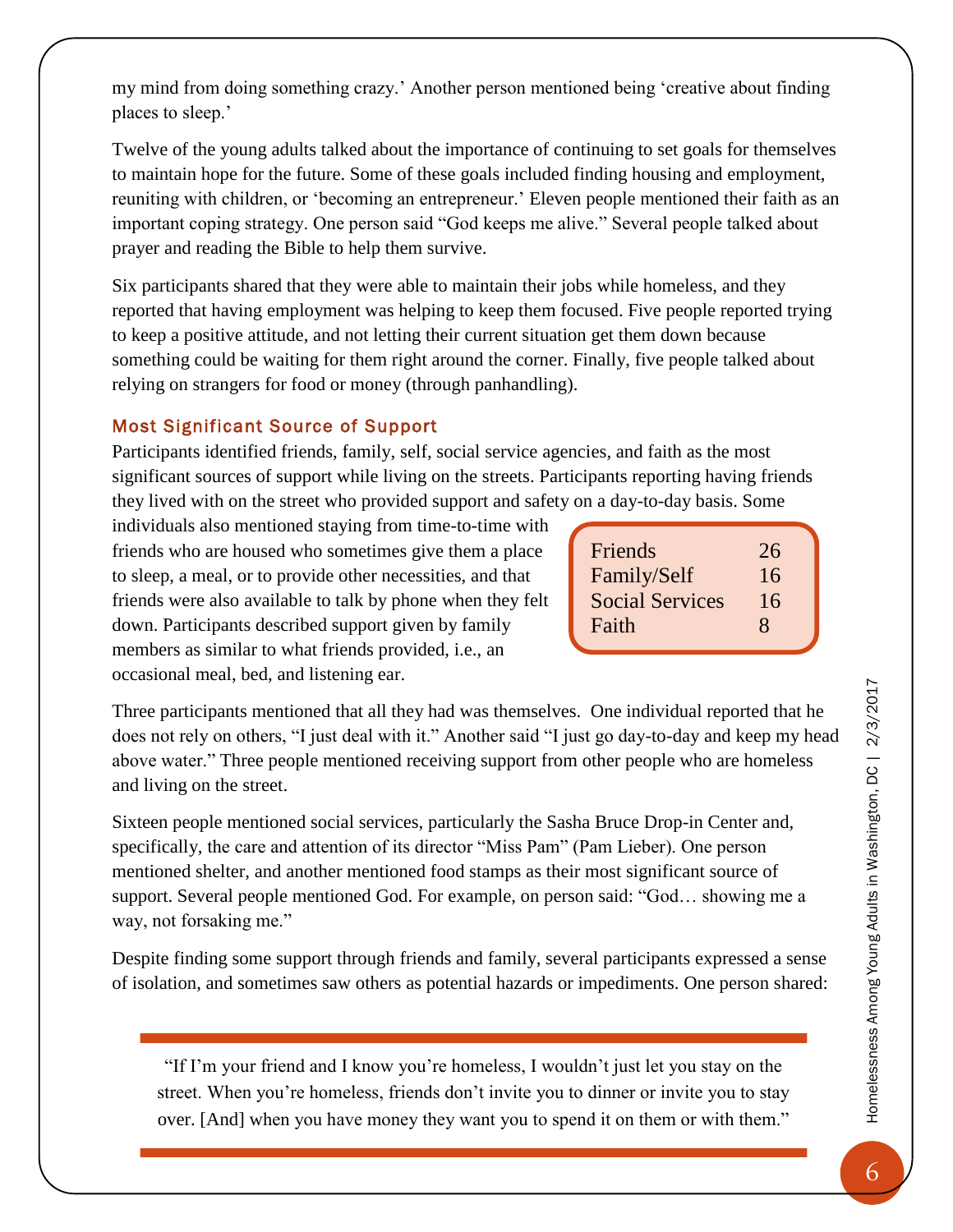#### Primary Service Needs

When asked about primary service needs, housing and a job were the top two things mentioned. Seventeen participants mentioned needing help with clothing and basic necessities such as shoes, transportation, cosmetics, personal hygiene items, and a phone. One individual shared that it was humiliating to get hand-me-down clothes. He would rather get gift cards so he can pick out clothes that are "right for me."

Twelve participants mentioned the need for better access to food, meals, water, and food stamps. Nine people expressed needing help to obtain their GED, receive literacy training, reenroll in college and/or access some other educational support. Four people mentioned needing assistance with child care or

| Housing               | 38 |
|-----------------------|----|
| Job/Income            | 33 |
| <b>Clothing/Basic</b> | 17 |
| <b>Necessities</b>    |    |
| Food/Nutrition        | 12 |
| Education             | 9  |
| Childcare/            |    |
| Reunification         | 4  |
| Therapy               | 4  |
| <b>Health care</b>    | Δ  |
|                       |    |

reunifying with their children. Others expressed needing access to mental health therapy, and health care.

#### The Single Most Important Thing That Would Help You Find Stable Housing

Echoing the primary service needs identified above, participants reported that the single most important thing that would help them get overcome homelessness and unstable housing is the availability of more affordable housing. Several of them mentioned specific ways to obtain housing such as making vouchers or the rapid-rehousing program more available to them, improving shelters, or converting abandoned buildings into affordable housing. Generally, participants felt that more funding needed to be directed toward affordable housing, particularly for their age group. Several people expressed frustration that the housing support that does exist is not accessible to their demographic. One respondent felt that housing assistance was only geared toward people who have a mental illness or some kind of disability. One person stated "People like me who actually work and try to improve ourselves never get the help we need to get our lives in order."

In addition, many individuals expressed frustration at the length of time it takes to secure housing. Many feel that the process is very confusing and that there is limited availability of housing to begin with. Most participants stated that the single most important thing the city or service providers could do would be to help them navigate the housing process and push for more housing availability to result in a faster and smoother route to housing.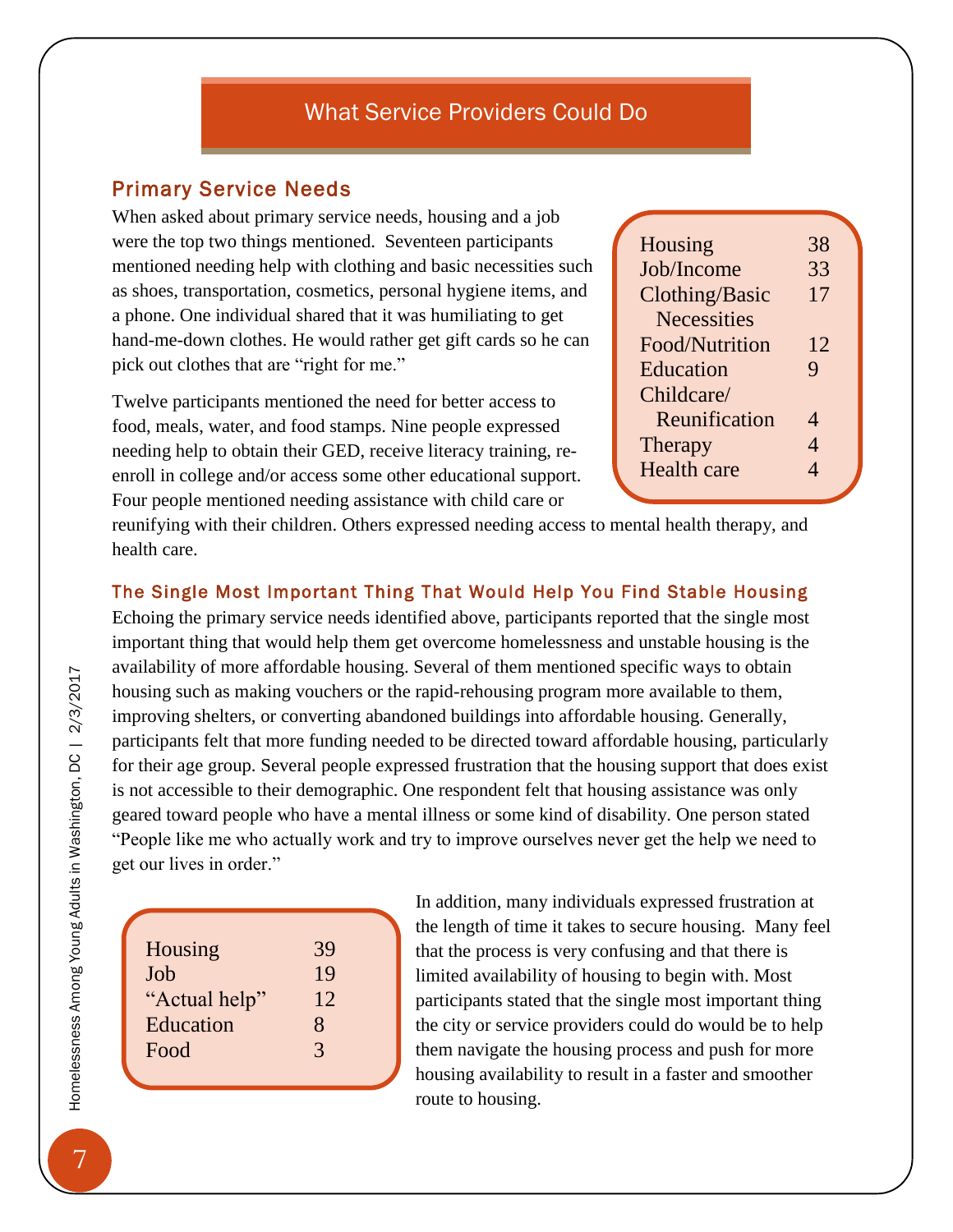Nineteen (19) participants expressed a desire for employment, job training, or job supports. One person implored "just take a chance on me and give me a job opportunity." Others felt that if they were able to address their education needs (e.g., GED, college enrollment) they would be able to find a job and secure their own housing.

Several participants expressed the need for more services where the providers could 'help me rebuild by life' or where they could find a 'good social worker to tell me what to do.' Many young adults offered specific praise for the services offered by Sasha Bruce, and suggested that the City needed to build "more Sasha Bruces" when asked about the single most important thing the City or service provider could do to help young adults who are homeless. While offering praise for Sasha Bruce, several people expressed frustration with other programs. One person expressed:

"Service providers should put more effort into actually helping you and working *with* you. They should try to get to know you and understand you."

Another person said:

"Providers should stop judging clients based off how they look. Providers need to hire people who are passionate about their work. A lot of the people just don't care."

And still another comment:

"The City should pay more attention and notice how many young people are homeless."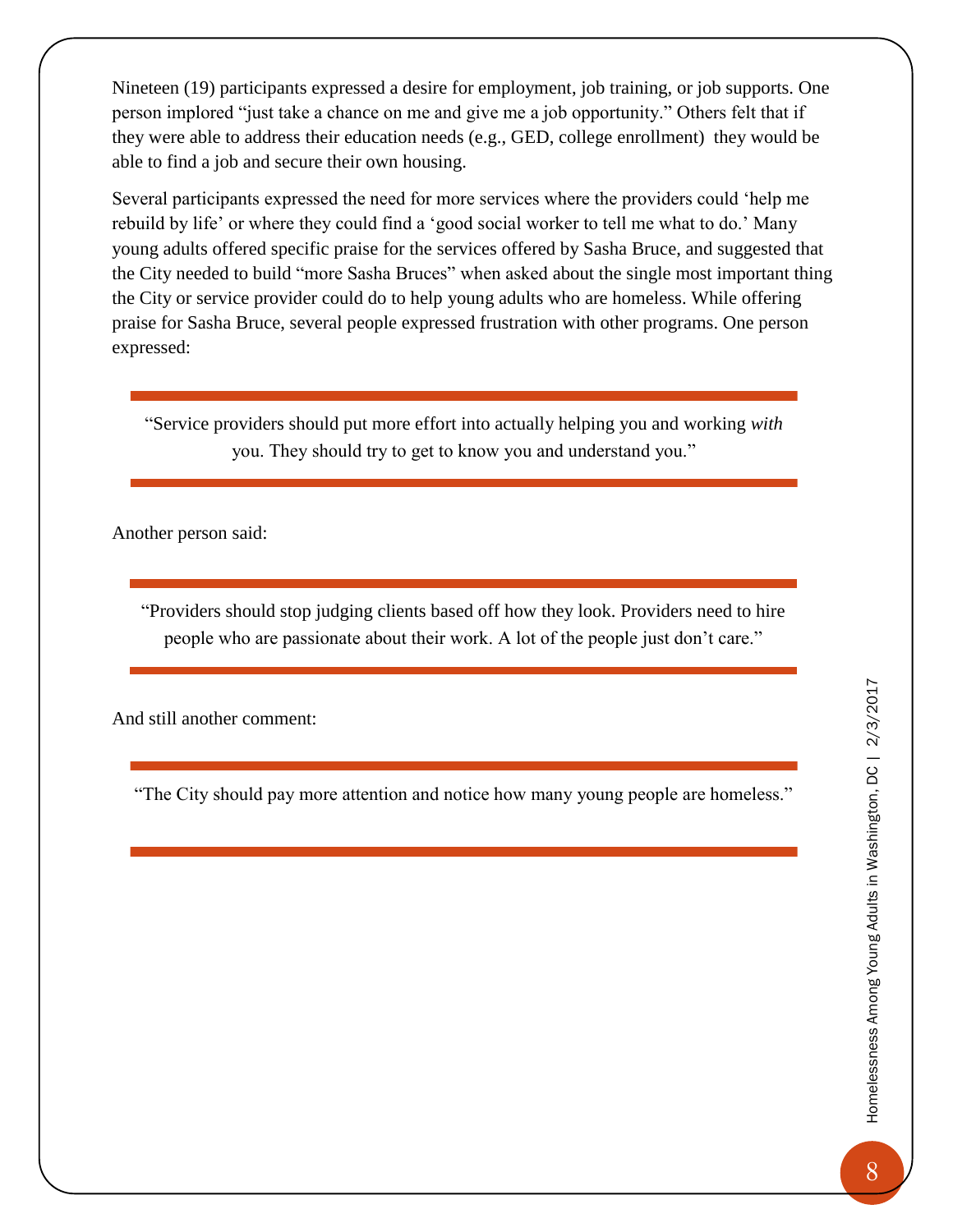# Advice

In addition to providing housing, employment and counseling, support, and social services to help young adults get out of homelessness, the participants offered the following words of advice:

- "Listen to young people experiencing homelessness"
- "Never give up; agencies should keep helping."
- "Don't give up… sometimes I give up on myself."
- "Pay more attention to homeless youth."

 $S$ top racism. Get the police of my back. The police of my back.

- "Give us what we ask for and not what you think we need"
- "Take a chance on people. I just want someone to take a chance on me. Not everybody is trying to get one over on the system."
- "Help more. Pay more attention. Try to think from the inside out and not from the outside looking in."
- "Help people to look after themselves. Help people to get better at helping themselves."
- "Focus on hands up, not handouts, and help people develop skills."
- "Use more peer outreach workers. There is nothing like talking to someone who has been through it and can relate to your story on some level."

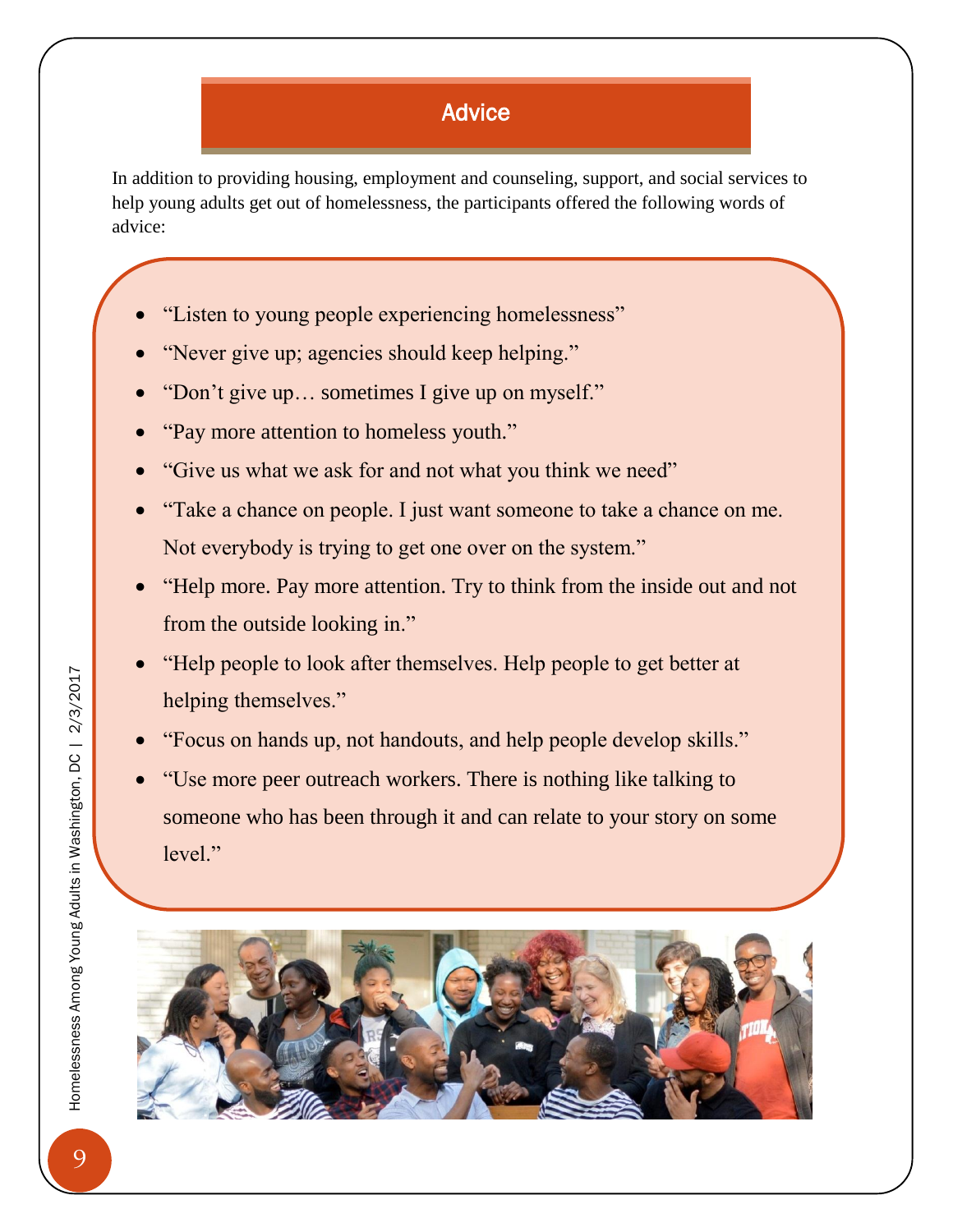# Recommendations

The majority of participants in this study were between the ages of 18 and 24, the developmental period called 'emerging adulthood<sup>4</sup>' where many young people are building a foundation for employment and relationships that will sustain them into adulthood and become core to their sense-of-self and their place in the world. The young people in this study were extremely resilient, resourceful, and wise about their needs. Despite their unique experiences of hardship, and the unstable, uncertain, and often chaotic living situations they were experiencing, many of the young adults continued to set goals for themselves and maintained hope for their future. In addition to being wise about their needs, they were wise about the systemic barriers that limited their opportunities to obtain stability and provide for themselves and their families.

Many of the young adults could describe a time when they were living in more stable housing. More stable times often included living with an adult (parent-figure) who was working (including, in one case, foster care). The young person was attending school, and had connections to relationships that felt loving to them. The majority of participants expressed a desire to create that kind of stable environment for themselves and for their families in the future, and many thought they could, if given the chance.

As mentioned earlier, the "single most important things" identified by the participants to help them overcome homelessness were: housing, employment, and social and emotional support, which one person referred to as "actual help." These 'things' echo the core outcomes listed in the Federal Framework to End Youth Homelessness<sup>5</sup>: stable housing; permanent connections; education/employment; and social-emotional well-being. In addition, the young adults in this study also expressed a need for help gaining basic items like clothing, important documentation, food (especially dinner), access to health and child care. Finally, many of the young adults mentioned the services at Sasha Bruce as being important to their lives, which speaks to the need for more developmentally and culturally appropriate services geared toward this particular age group. Each recommendation below emerges from our conversations with young adults who participated in this study. Due to time limitations, it does not include a full review of the existing literature on youth homelessness.

#### Recommendation #1: Housing

 $\overline{a}$ 

Create a variety of affordable housing options for young adults between the ages of 18 to 24. This includes short, medium, and long-term housing options that range from therapeutic crisis beds for those needing immediate response escaping a traumatic event to long-term vouchers

<sup>4</sup> Arnett, J. (2000). Emerging adulthood: A theory of development from the late teens through the twenties. *American Psychologist, 55, 5 p. 469-480.*

<sup>&</sup>lt;sup>5</sup> U.S. Interagency Council for the Homeless. (2015). Preventing and ending youth homelessness: A coordinated community response. Available here: https://www.usich.gov/tools-for-action/coordinated-community-response-to-youth-homelessness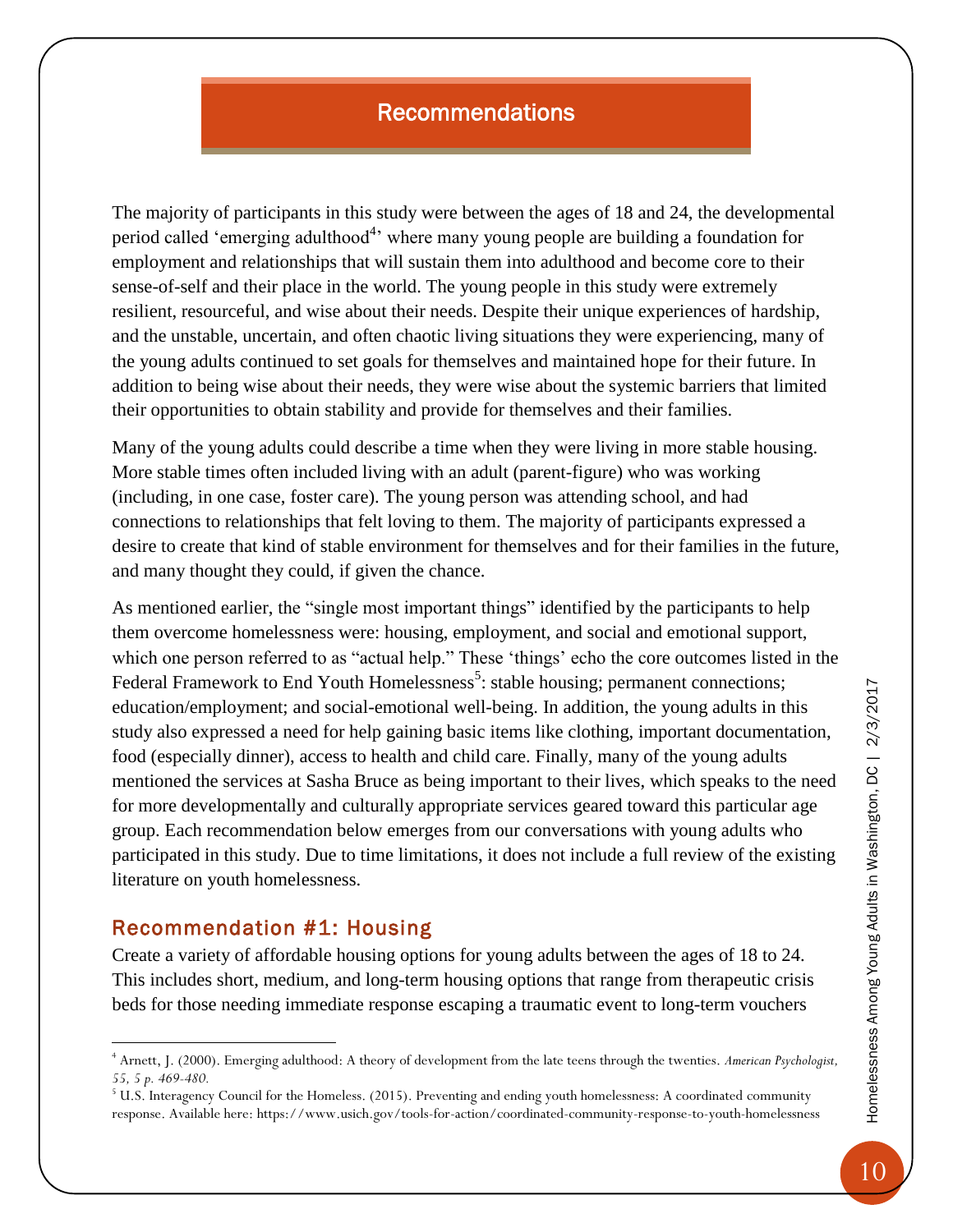where young adults can live independently and permanently. Participants in the study expressed a desire for a range of housing options that included a supervised housing program that provided structure, developed skills, and prepared, connected, and supported young adults in employment. Others expressed a desire for vouchers to be able to afford their own independent apartment or single room. One participant, who learned that she was pregnant, expressed a desire for more group homes where whole families could live together and support one another.

# Recommendation #2: Employment and Education

Create supportive employment opportunities for young adults who have little to minimal work experience. This would include offering pre-employment skills (resume writing, interviewing, completing job applications) and cultivating relationships with prospective employers who are interested in and willing to 'take a chance' on the young adults and give them a supportive employment experience, and connecting young adults to those employers. Additional GED and apprenticeship or certificate programs that prepare young adults for existing jobs with good wages would benefit this population.

The majority of participants expressed a desire to work and support themselves. They also identified a number of barriers to employment that included needing: a GED or high school diploma, help finishing their college education, and help with preparing a resume and completing a job application. Several participants talked about the discrimination they experienced in seeking employment, based on race, disability, or appearance. So programs that help young adults overcome these systemic hurdles would help give them confidence to succeed.

# Recommendation #3: Trauma-Informed Mental Health and Social Support

Offer several accessible, caring, and trauma-informed programs where young adults can feel accepted, understood, and supported with mental health services that help them heal from the trauma they have experienced thus far in their lives. The majority of participants reported having lived in unstable and often abusive home environments. While none of the participants exhibited serious mental illness, many of them reported experiences of trauma, e.g., rape, sexual assault, physical assault, emotional abuse and other tragic life events such as the death of family members and loss of homes, jobs, and supports. Few mentioned currently receiving mental health counseling to help them heal and to develop strategies for moving forward. Several mentioned the need for this type of service.

# Recommendation #4: Documentation Services

Several of the participants expressed a need for help getting important documentation such as state IDs, social security cards, driver's licenses, medical records, and birth certificates. Many respondents described frustration with being denied employment and benefits because they could not produce the proper documentation. One possibility is to provide a monthly mobile document center which travels to many of the known clusters where young adults who are homeless gather to support them in applying for government-issued documents.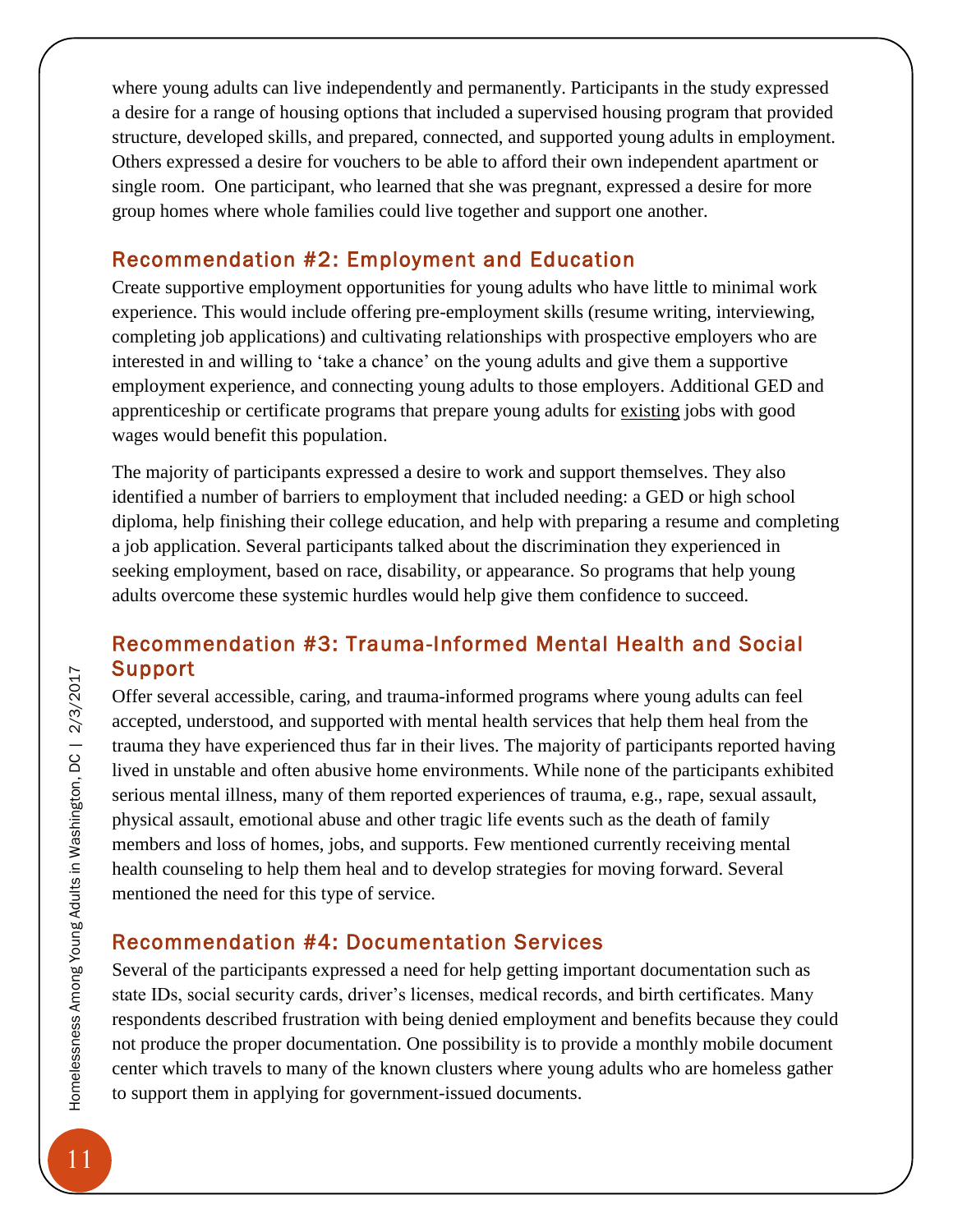# Recommendation #5: More Drop-in Centers

Many of the participants talked about the importance of Sasha Bruce in providing a safe space where one could find some structure and support. Additional drop-in centers that are developmentally and culturally appropriate could serve as entry points for advancing education, job skills, mental health recovery, and social connectedness.

# Recommendation #6: Critical Time Intervention<sup>6</sup> for Young Adults Exiting Foster Care or Incarceration

Adopt the use of Critical Time Intervention (CTI) with young adults existing foster care or incarceration. CTI is an empirically-supported practice intended to reduce the risk of homelessness after discharge from an institution. It has been applied to a range of populations including veterans, individuals suffering from mental illness, people re-entering from prison, and to a lesser extent, youth transitioning from foster care. The model has several components that include: addressing a period of transition, a time-limited phased approach, decreasing in intensity over time, community-based, harm-reduction, and small caseloads. It was developed out of the Center for the Advancement of Critical Time Intervention<sup>7</sup> at the Hunter School of Social Work in New York City. Catholic University of America would be happy to invite the CTI folks to D.C. to talk about the model and to facilitate a training or study on the use of this approach in foster care or the D.C. Jail or prison.

# Recommendation #7: Prevent Homelessness by Supporting Families and Developing Strong Transition Plans from Institutions

Forty out of 57 (70%) of the young adults participating in this study talked specifically about challenging family environments that precipitated their most recent experience of homelessness. Some of them were kicked out of their homes, and some left on their own because the environment was deemed as either too crowded or too toxic. For some it was the death of a

family member that caused the loss of income, loss of home and the downward spiral into homelessness. Eight respondents mentioned either aging out of foster care or coming home from prison without a good plan as precipitating factors for their homelessness. Therefore, we need to continue to help families address the root causes of homelessness, such as the lack of affordable housing, and the lack of living wage jobs with benefits, and to create programs that foster community engagement and support within



neighborhoods. ' We also need to address the racism and implicit bias within the various structures such as, law enforcement, housing, employment, social service, that prevent create barriers for young adults-of-color to fully thrive and flourish.

 $\overline{a}$ 

<sup>6</sup> Herman, D. B. & Mandiberg, J. M. (2010). Critical Time Intervention: Model description and implications for the significance of timing in social work interventions, *Research on Social Work Practice, 20*, 502-508.

www.criticaltime.org